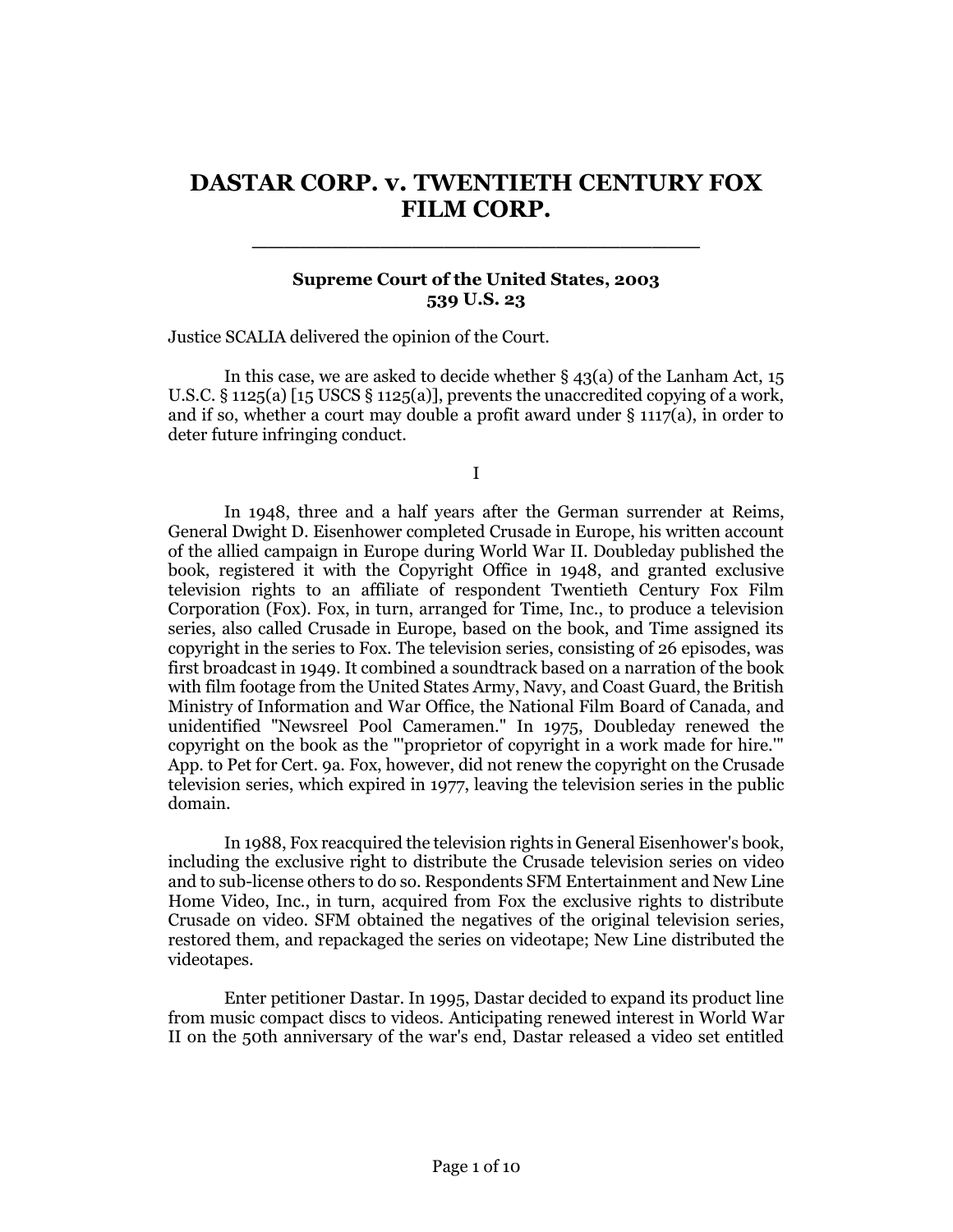World War II Campaigns in Europe. To make Campaigns, Dastar purchased eight beta cam tapes of the *original* version of the Crusade television series, which is in the public domain, copied them, and then edited the series. Dastar's Campaigns series is slightly more than half as long as the original Crusade television series. Dastar substituted a new opening sequence, credit page, and final closing for those of the Crusade television series; inserted new chapter-title sequences and narrated chapter introductions; moved the "recap" in the Crusade television series to the beginning and retitled it as a "preview"; and removed references to and images of the book. Dastar created new packaging for its Campaigns series and (as already noted) a new title.

Dastar manufactured and sold the Campaigns video set as its own product. The advertising states: "Produced and Distributed by: *Entertainment Distributing*" (which is owned by Dastar), and makes no reference to the Crusade television series. Similarly, the screen credits state "DASTAR CORP presents" and "an ENTERTAINMENT DISTRIBUTING Production," and list as executive producer, producer, and associate producer, employees of Dastar. Supp App. 2-3, 30. The Campaigns videos themselves also make no reference to the Crusade television series, New Line's Crusade videotapes, or the book. Dastar sells its Campaigns videos to Sam's Club, Costco, Best Buy, and other retailers and mailorder companies for \$25 per set, substantially less than New Line's video set.

In 1998, respondents Fox, SFM, and New Line brought this action alleging that Dastar's sale of its Campaigns video set infringes Doubleday's copyright in General Eisenhower's book and, thus, their exclusive television rights in the book. Respondents later amended their complaint to add claims that Dastar's sale of Campaigns "without proper credit" to the Crusade television series constitutes "reverse passing of  $f''$  in violation of § 43(a) of the Lanham Act, 15 U.S.C. § 1125(a) [15 USCS § 1125(a)], and in violation of state unfair-competition law. App. to Pet. for Cert. 31a. On cross-motions for summary judgment, the District Court found for respondents on all three counts, *id.*, at 54a-55a, treating its resolution of the Lanham Act claim as controlling on the state-law unfair-competition claim because "the ultimate test under both is whether the public is likely to be deceived or confused," *id.*, at 54a. The court awarded Dastar's profits to respondents and doubled them pursuant to § 35 of the Lanham Act, 15 U.S.C. § 1117(a) [15 USCS § 1117(a)], to deter future infringing conduct by petitioner.

The Court of Appeals for the Ninth Circuit affirmed the judgment for respondents on the Lanham Act claim, but reversed as to the copyright claim and

 $\overline{a}$ 

<sup>1</sup> Passing off (or palming off, as it is sometimes called) occurs when a producer misrepresents his own goods or services as someone else's. *See, e.g.*, *O. & W. Thum Co.* v. *Dickinson*, 245 F. 609, 621 (CA6 1917). "Reverse passing off," as its name implies, is the opposite: The producer misrepresents someone else's goods or services as his own. *Williams* v. *Curtiss-Wright Corp.*, 691 F.2d 168, 172 (CA3 1982).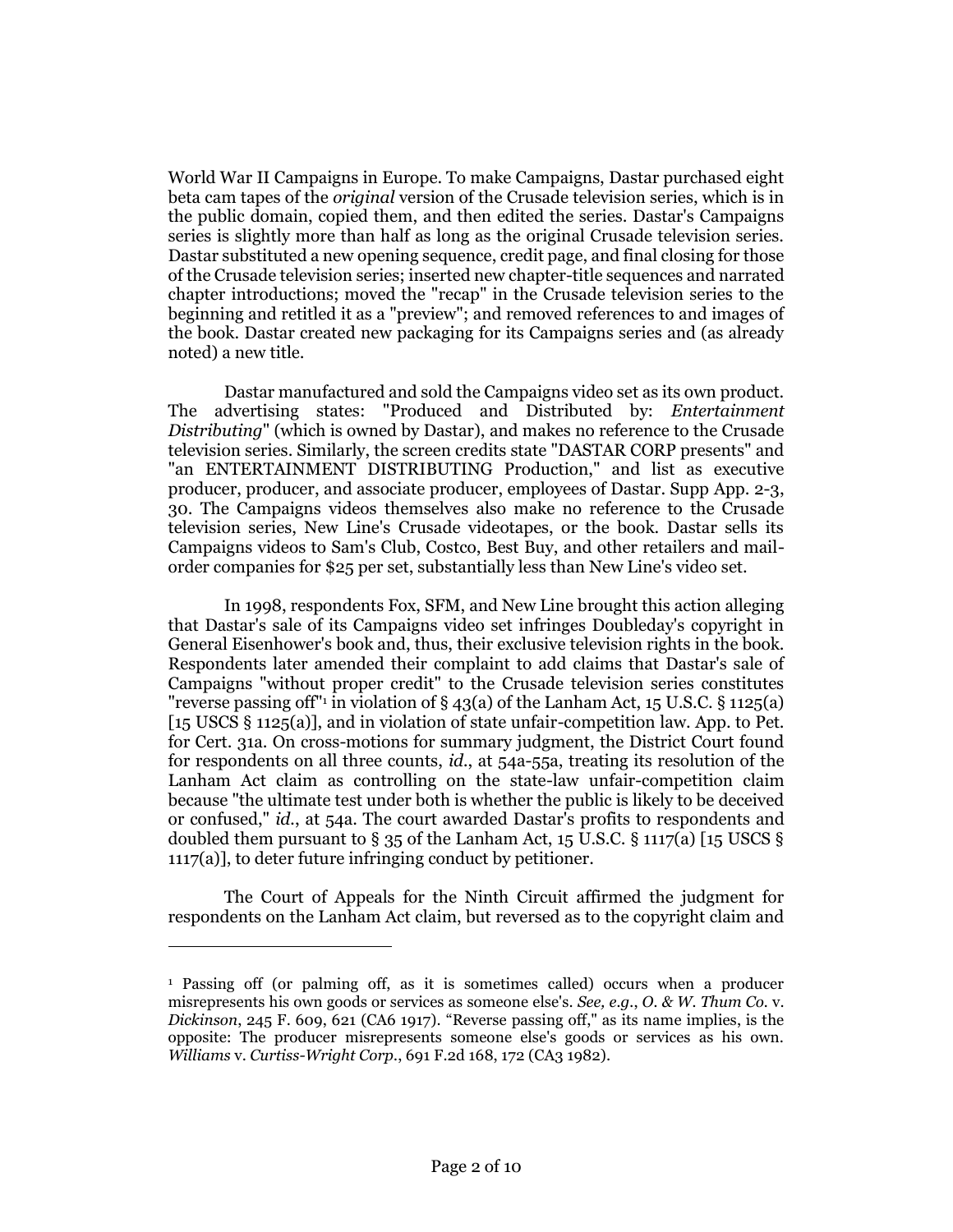remanded. 34 Fed. Appx. 312, 316 (2002). (It said nothing with regard to the statelaw claim.) With respect to the Lanham Act claim, the Court of Appeals reasoned that "Dastar copied substantially the entire *Crusade in Europe* series created by Twentieth Century Fox, labeled the resulting product with a different name and marketed it without attribution to Fox [,and] therefore committed a 'bodily appropriation' of Fox's series." *Id*., at 314. It concluded that "Dastar's 'bodily appropriation' of Fox's original [television] series is sufficient to establish the reverse passing off." *Ibid.<sup>2</sup>* The court also affirmed the District Court's award under the Lanham Act of twice Dastar's profits. We granted certiorari Dastar Corp. v. Twentieth Century Fox Film Corp., 537 U.S. 1099, 537 U.S. 1099, 154 L. Ed. 2d 767, 123 S. Ct. 816 (2003).

The Lanham Act was intended to make "actionable the deceptive and misleading use of marks," and "to protect persons engaged in . . . commerce against unfair competition."  $15 \text{ USC} \text{ } \text{\$ } 1127$  [ $15 \text{ USC} \text{ } \text{\$ } 1127$ ]. While much of the Lanham Act addresses the registration, use, and infringement of trademarks and related marks,  $\S 43(a)$ ,  $15 \text{ U.S.C.} \S 1125(a)$  [15 USCS  $\S 1125(a)$ ] is one of the few provisions that goes beyond trademark protection. As originally enacted, § 43(a) created a federal remedy against a person who used in commerce either "a false designation of origin, or any false description or representation" in connection with "any goods or services." 60 Stat 441. As the Second Circuit accurately observed with regard to the original enactment, however--and as remains true after the 1988 revision--§ 43(a) "does not have boundless application as a remedy for unfair trade practices," *Alfred Dunhill, Ltd. v. Interstate Cigar Co.*, 499 F.2d 232, 237 (1974). "Because of its inherently limited wording, § 43(a) can never be a federal 'codification' of the overall law of 'unfair competition,'" 4 J. McCarthy Trademarks and Unfair Competition § 27:7, p 27-14 (4th ed. 2002) (McCarthy), but can apply only to certain unfair trade practices prohibited by its text.

Although a case can be made that a proper reading of § 43(a), as originally enacted, would treat the word "origin" as referring only "to the geographic location in which the goods originated," *Two Pesos, Inc. v. Taco Cabana, Inc.*, 505 U.S. 763, 777, 120 L. Ed. 2d 615, 112 S. Ct. 2753 (1992) (Stevens, J., concurring in judgment),<sup>3</sup>

 $\overline{a}$ 

<sup>2</sup> As for the copyright claim, the Ninth Circuit held that the tax treatment General Eisenhower sought for his manuscript of the book created a triable issue as to whether he intended the book to be a work for hire, and thus as to whether Doubleday properly renewed the copyright in 1976. *See* 34 Fed. Appx., at 314. The copyright issue is still the subject of litigation, but is not before us. We express no opinion as to whether petitioner's product would infringe a valid copyright in General Eisenhower's book.

<sup>3</sup> In the original provision, the cause of action for false designation of origin was arguably "available only to a person doing business in the locality falsely indicated as that of origin,"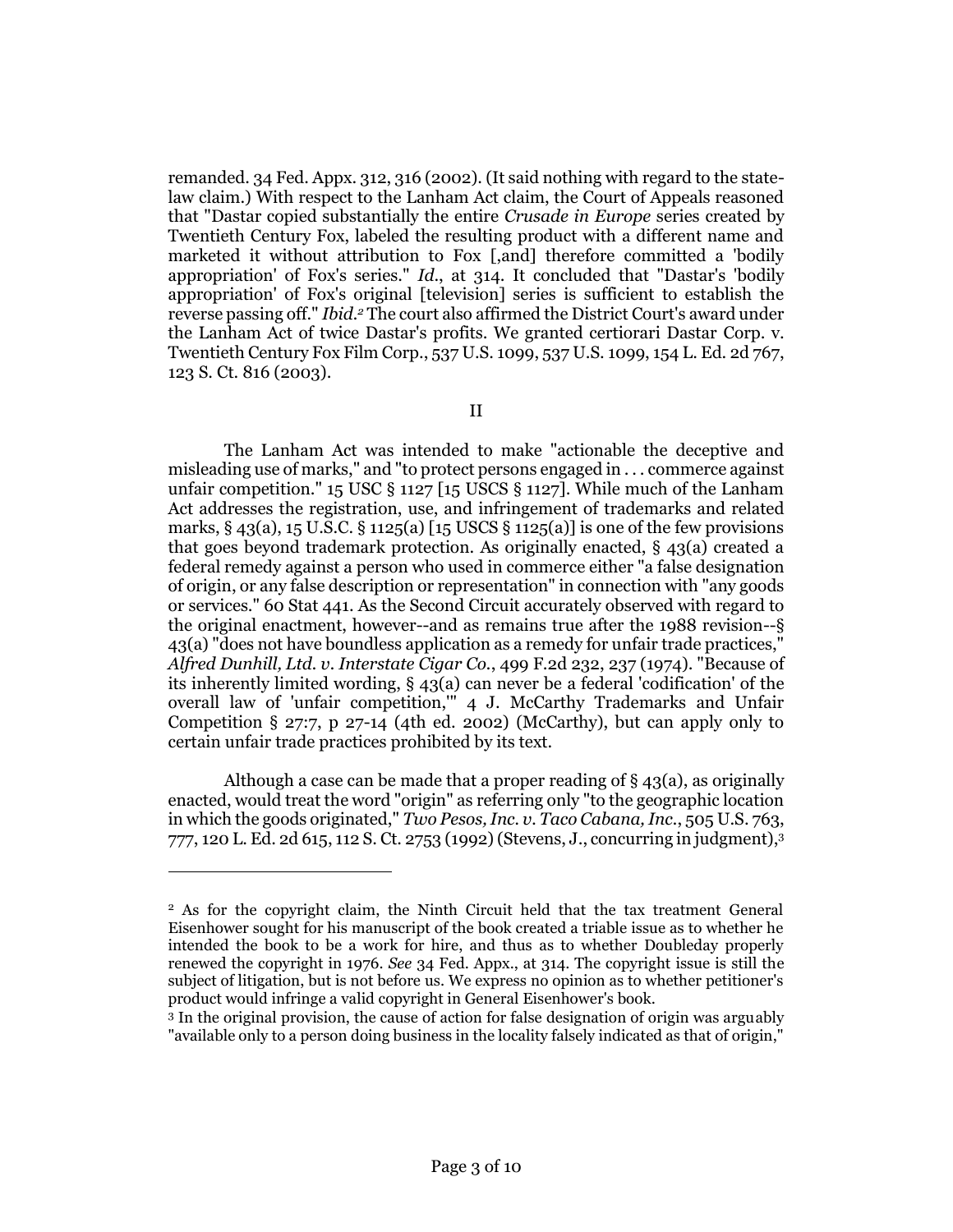the Courts of Appeals considering the issue, beginning with the Sixth Circuit, unanimously concluded that it "does not merely refer to geographical origin, but also to origin of source or manufacture," *Federal-Mogul-Bower Bearings, Inc. v. Azoff*, 313 F.2d 405, 408 (1963), thereby creating a federal cause of action for traditional trademark infringement of unregistered marks. See 4 McCarthy § 27:14; *Two Pesos*, *supra*, at 768, 120 L Ed 2d 615, 112 S Ct 2753. Moreover, every Circuit to consider the issue found  $\S$  43(a) broad enough to encompass reverse passing off. See, *e.g.*, *Williams v. Curtiss-Wright Corp.*, 691 F.2d 168, 172 (CA3 1982); *Arrow United Indus., Inc. v. Hugh Richards, Inc.*, 678 F.2d 410, 415 (CA2 1982); *F. E. L. Publications, Ltd. v. Catholic Bishop of Chicago*, 214 USPQ 409, 416 (CA7 1982); *Smith v. Montoro*, 648 F.2d 602, 603 (CA9 1981); *Bangor Punta Operations, Inc. v. Universal Marine Co.*, 543 F.2d 1107, 1109 (CA5 1976). The Trademark Law Revision Act of 1988 made clear that § 43(a) covers origin of production as well as geographic origin.<sup>4</sup> Its language is amply inclusive, moreover,

<sup>4</sup> Section 43(a) of the Lanham Act now provides:

 $\overline{a}$ 

"Any person who, on or in connection with any goods or services, or any container for goods, uses in commerce any word, term, name, symbol, or device, or any combination thereof, or any false designation of origin, false or misleading description of fact, or false or misleading representation of fact, which--

"(A) is likely to cause confusion, or to cause mistake, or to deceive as to the affiliation, connection, or association of such person with another person, or as to the origin, sponsorship, or approval of his or her goods, services, or commercial activities by another person, or

"(B) in commercial advertising or promotion, misrepresents the nature, characteristics, qualities, or geographic origin of his or her or another person's goods, services, or commercial activities, shall be liable in a civil action by any person who believes that he or she

<sup>505</sup> U.S., at 778, n. 3, 120 L Ed 2d 615, 112 S Ct 2753. As adopted in 1946, § 43(a) provided in full:

<sup>&</sup>quot;Any person who shall affix, apply, or annex, or use in connection with any goods or services, or any container or containers for goods, a false designation of origin, or any false description or representation, including words or other symbols tending falsely to describe or represent the same, and shall cause such goods or services to enter into commerce, and any person who shall with knowledge of the falsity of such designation of origin or description or representation cause or procure the same to be transported or used in commerce or deliver the same to any carrier to be transported or used, shall be liable to a civil action by any person doing business in the locality falsely indicated as that of origin or the region in which said locality is situated, or by any person who believes that he is or is likely to be damaged by the use of any such false description or representation." 60 Stat 441.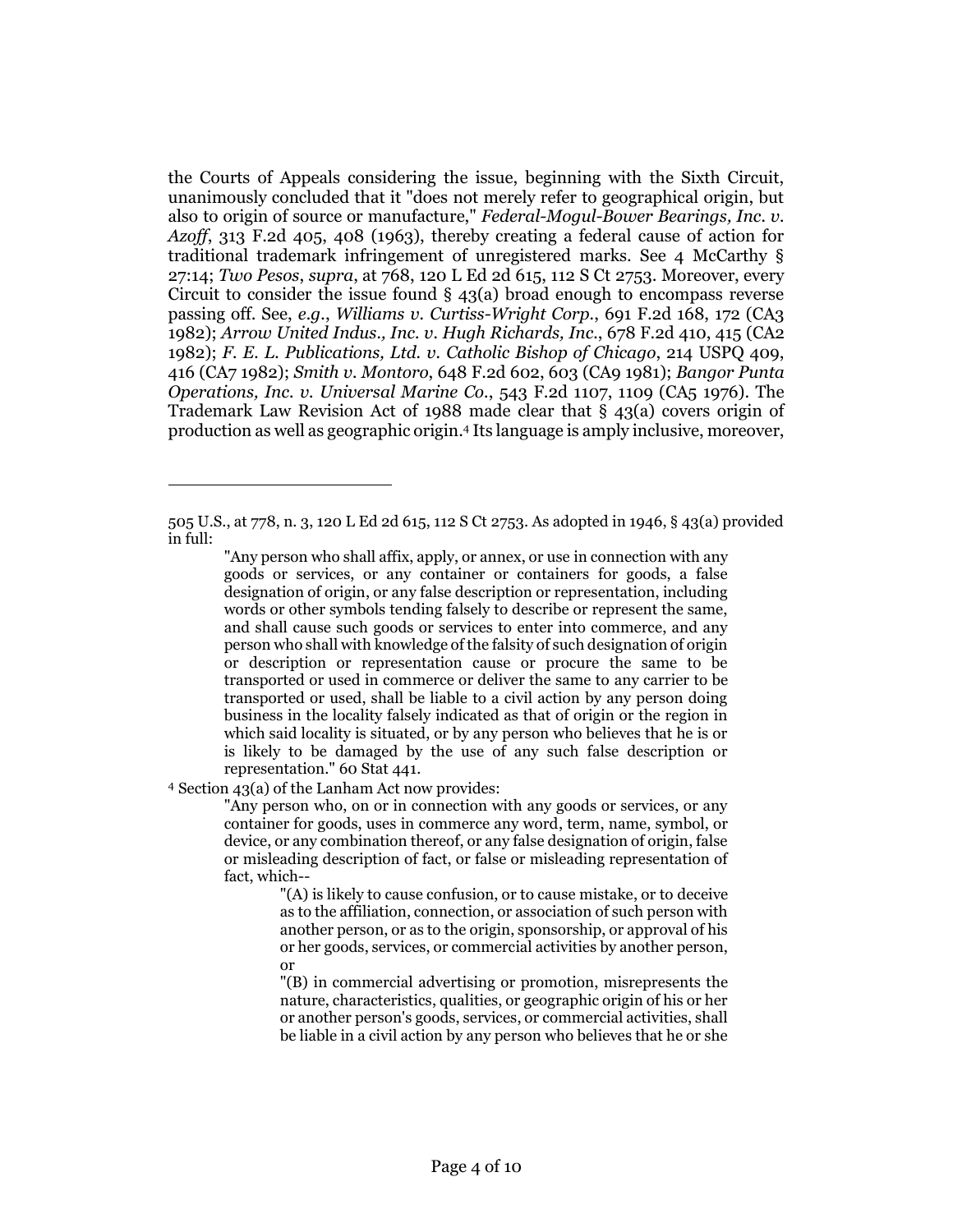of reverse passing off--if indeed it does not implicitly adopt the unanimous courtof-appeals jurisprudence on that subject. See, *e.g.*, *Alpo Petfoods, Inc. v. Ralston Purina Co.*, 286 U.S. App. D.C. 192, 913 F.2d 958, 963-964, n 6 (CADC 1990) (Thomas, J.).

Thus, as it comes to us, the gravamen of respondents' claim is that, in marketing and selling Campaigns as its own product without acknowledging its nearly wholesale reliance on the Crusade television series, Dastar has made a "false designation of origin, false or misleading description of fact, or false or misleading representation of fact, which . . . is likely to cause confusion . . . as to the origin . . . of his or her goods." See, *e.g.*, Brief for Respondents 8, 11. That claim would undoubtedly be sustained if Dastar had bought some of New Line's Crusade videotapes and merely repackaged them as its own. Dastar's alleged wrongdoing, however, is vastly different: it took a creative work in the public domain--the Crusade television series--copied it, made modifications (arguably minor), and produced its very own series of videotapes. If "origin" refers only to the manufacturer or producer of the physical "goods" that are made available to the public (in this case the videotapes), Dastar was the origin. If, however, "origin" includes the creator of the underlying work that Dastar copied, then someone else (perhaps Fox) was the origin of Dastar's product. At bottom, we must decide what § 43(a)(1)(A) of the Lanham Act means by the "origin" of "goods."

## III

The dictionary definition of "origin" is "the fact or process of coming into being from a source," and "that from which anything primarily proceeds; source." Webster's New International Dictionary 1720-1721 (2d ed. 1949). And the dictionary definition of "goods" (as relevant here) is "[w]ares; merchandise." *Id.*, at 1079. We think the most natural understanding of the "origin" of "goods"--the source of wares--is the producer of the tangible product sold in the marketplace, in this case the physical Campaigns videotape sold by Dastar. The concept might be stretched (as it was under the original version of  $\S$  43(a))<sup>5</sup> to include not only the actual producer, but also the trademark owner who commissioned or assumed

 $\overline{a}$ 

is or is likely to be damaged by such act."  $15$  U.S.C. §  $1125(a)(1)$  [ $15$ ] USCS §  $1125(a)(1)$ ].

<sup>5</sup> Under the 1946 version of the Act, § 43(a) was read as providing a cause of action for trademark infringement even where the trademark owner had not itself produced the goods sold under its mark, but had licensed others to sell under its name goods produced by them--the typical franchise arrangement. *See, e.g.*, *My Pie Int'l., Inc. v. Debould, Inc.*, 687 F.2d 919 (CA7 1982). This stretching of the concept "origin of goods" is seemingly no longer needed: The 1988 amendments to  $\S$  43(a) now expressly prohibit the use of any "word, term, name, symbol, or device," or "false or misleading description of fact" that is likely to cause confusion as to "affiliation, connection, or association . . . with another person," or as to "sponsorship, or approval" of goods. 15 U.S.C. § 1125(a) [15 USCS §  $1125(a)$ ].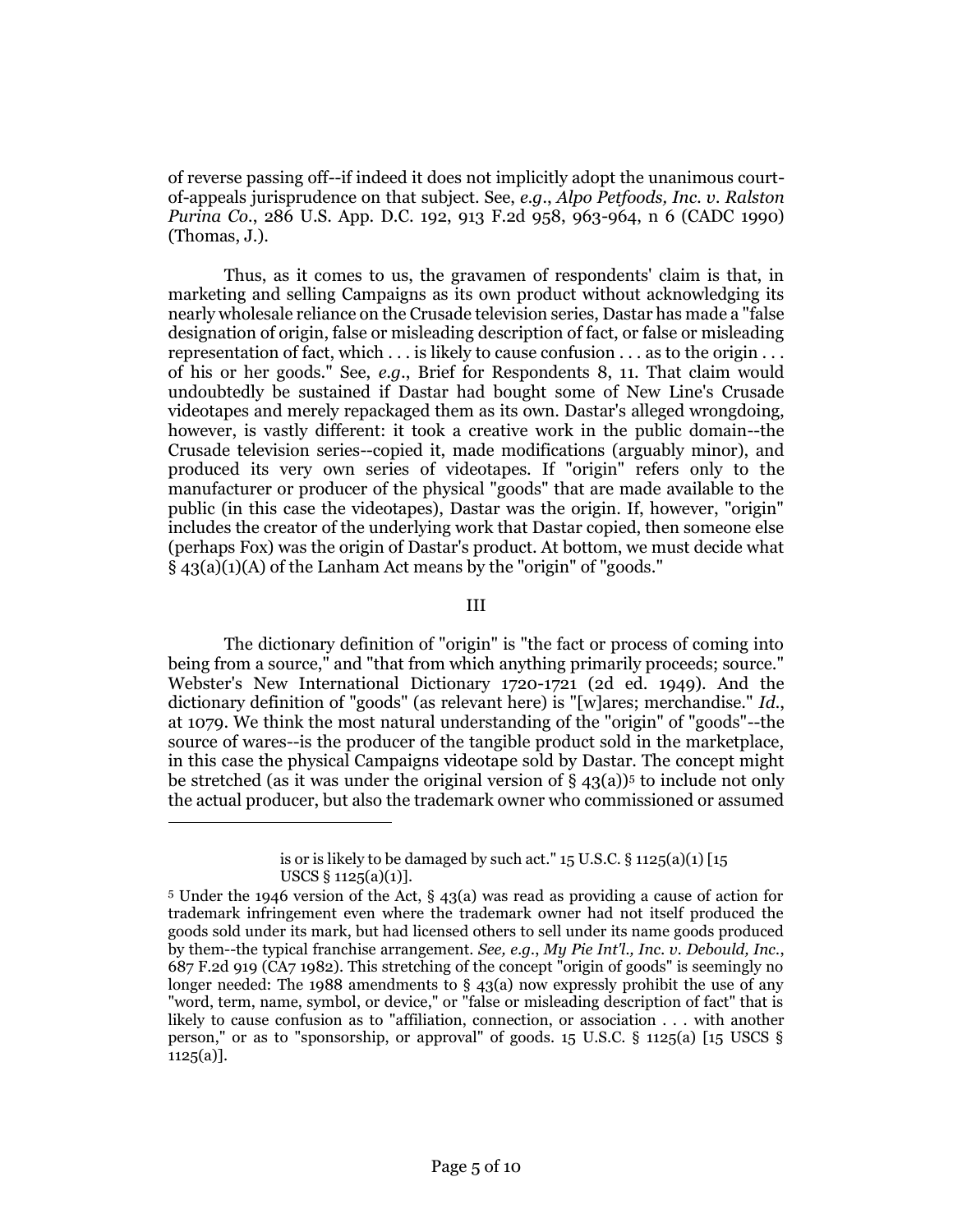responsibility for ("stood behind") production of the physical product. But as used in the Lanham Act, the phrase "origin of goods" is in our view incapable of connoting the person or entity that originated the ideas or communications that "goods" embody or contain. Such an extension would not only stretch the text, but it would be out of accord with the history and purpose of the Lanham Act and inconsistent with precedent.

Section 43(a) of the Lanham Act prohibits actions like trademark infringement that deceive consumers and impair a producer's goodwill. It forbids, for example, the Coca-Cola Company's passing off its product as Pepsi-Cola or reverse passing off Pepsi-Cola as its product. But the brand-loyal consumer who prefers the drink that the Coca-Cola Company or PepsiCo sells, while he believes that that company produced (or at least stands behind the production of) that product, surely does not necessarily believe that that company was the "origin" of the drink in the sense that it was the very first to devise the formula. The consumer who buys a branded product does not automatically assume that the brand-name company is the same entity that came up with the idea for the product, or designed the product--and typically does not care whether it is. The words of the Lanham Act should not be stretched to cover matters that are typically of no consequence to purchasers.

It could be argued, perhaps, that the reality of purchaser concern is different for what might be called a communicative product--one that is valued not primarily for its physical qualities, such as a hammer, but for the intellectual content that it conveys, such as a book or, as here, a video. The purchaser of a novel is interested not merely, if at all, in the identity of the producer of the physical tome (the publisher), but also, and indeed primarily, in the identity of the creator of the story it conveys (the author). And the author, of course, has at least as much interest in avoiding passing-off (or reverse passing-off) of his creation as does the publisher. For such a communicative product (the argument goes) "origin of goods" in § 43(a) must be deemed to include not merely the producer of the physical item (the publishing house Farrar, Straus and Giroux, or the video producer Dastar) but also the creator of the content that the physical item conveys (the author Tom Wolfe, or--assertedly--respondents).

The problem with this argument according special treatment to communicative products is that it causes the Lanham Act to conflict with the law of copyright, which addresses that subject specifically. The right to copy, and to copy without attribution, once a copyright has expired, like "the right to make [an article whose patent has expired]--including the right to make it in precisely the shape it carried when patented--passes to the public." *Sears, Roebuck & Co. v. Stiffel Co.*, 376 U.S. 225, 230, 11 L. Ed. 2d 661, 84 S. Ct. 784, 1964 Dec. Comm'r Pat. 425 (1964); see also *Kellogg Co. v. National Biscuit Co.*, 305 U.S. 111, 121-122, 83 L. Ed. 73, 59 S. Ct. 109, 1939 Dec. Comm'r Pat. 850 (1938). "In general, unless an intellectual property right such as a patent or copyright protects an item, it will be subject to copying." *TrafFix Devices, Inc. v. Marketing Displays, Inc.*, 532 U.S.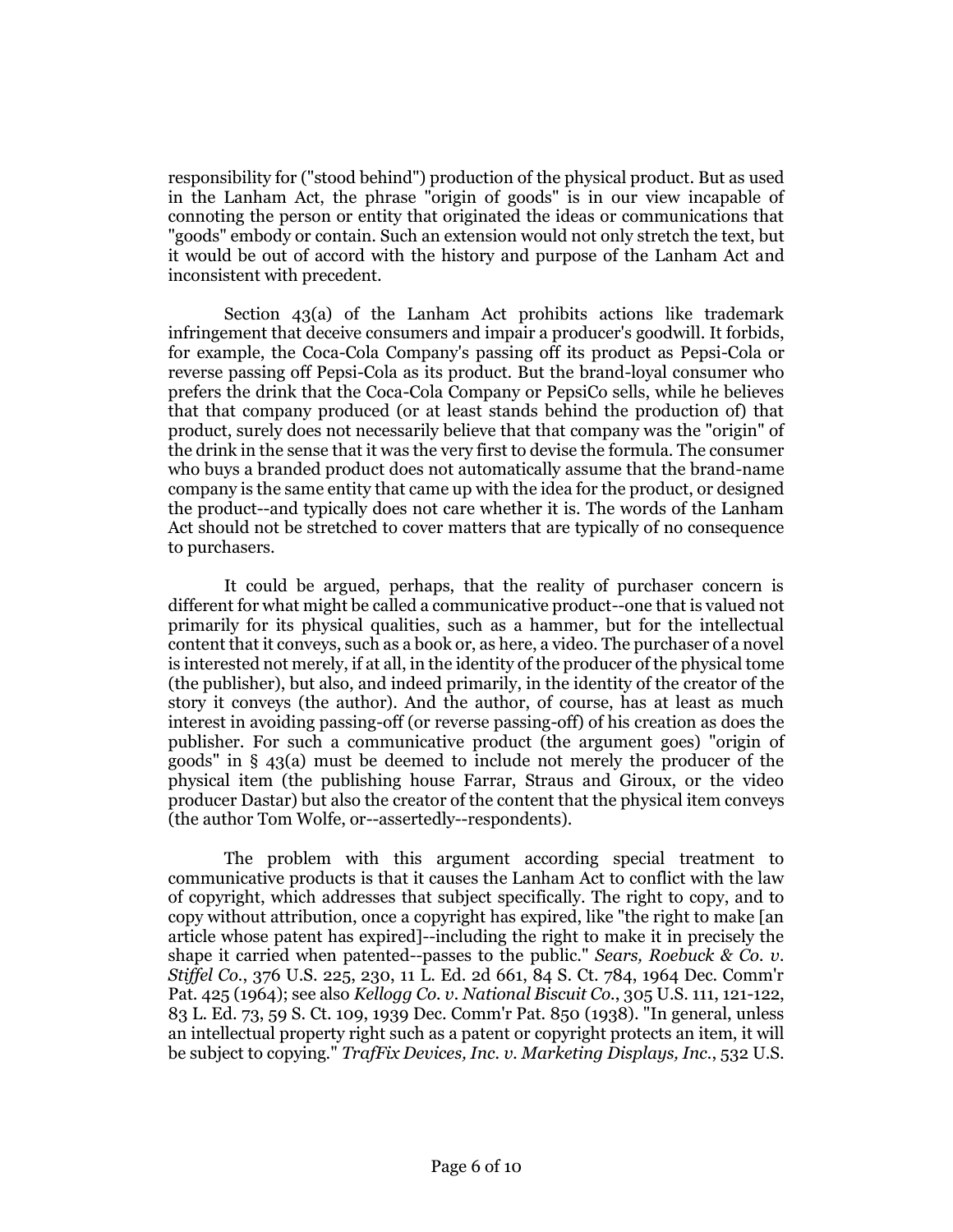23, 29, 149 L. Ed. 2d 164, 121 S. Ct. 1255 (2001). The rights of a patentee or copyright holder are part of a "carefully crafted bargain," *Bonito Boats, Inc. v. Thunder Craft Boats, Inc.*, 489 U.S. 141, 150-151, 103 L. Ed. 2d 118, 109 S. Ct. 971 (1989), under which, once the patent or copyright monopoly has expired, the public may use the invention or work at will and without attribution. Thus, in construing the Lanham Act, we have been "careful to caution against misuse or over-extension" of trademark and related protections into areas traditionally occupied by patent or copyright. *TrafFix*, 532 U.S., at 29, 149 L Ed 2d 164, 121 S Ct 1255. "The Lanham Act," we have said, "does not exist to reward manufacturers for their innovation in creating a particular device; that is the purpose of the patent law and its period of exclusivity." *Id*., at 34, 149 L Ed 2d 164, 121 S Ct 1255. Federal trademark law "has no necessary relation to invention or discovery," *Trade-Mark Cases*, 100 U.S. 82, 94, 25 L. Ed. 550, 1879 Dec. Comm'r Pat. 619 (1879), but rather, by preventing competitors from copying "a source-identifying mark," "reduces the customer's costs of shopping and making purchasing decisions," and "helps assure a producer that it (and not an imitating competitor) will reap the financial, reputation-related rewards associated with a desirable product," *Qualitex Co. v. Jacobson Products Co.*, 514 U.S. 159, 163-164, 131 L. Ed. 2d 248, 115 S. Ct. 1300 (1995) (internal quotation marks and citation omitted). Assuming for the sake of argument that Dastar's representation of itself as the "Producer" of its videos amounted to a representation that it originated the creative work conveyed by the videos, allowing a cause of action under § 43(a) for that representation would create a species of mutant copyright law that limits the public's "federal right to 'copy and to use,'" expired copyrights, *Bonito Boats*, *supra*, at 165, 103 L Ed 2d 118, 109 S Ct 971.

When Congress has wished to create such an addition to the law of copyright, it has done so with much more specificity than the Lanham Act's ambiguous use of "origin." The Visual Artists Rights Act of 1990, § 603(a), 104 Stat 5128, provides that the author of an artistic work "shall have the right . . . to claim authorship of that work." 17 U.S.C. § 106A(a)(1)(A) [17 USCS § 106A(a)(1)(A)]. That express right of attribution is carefully limited and focused: It attaches only to specified "works of visual art," § 101, is personal to the artist, §§ 106A(b) and (e), and endures only for "the life of the author," at  $\S$  106A(d)(1). Recognizing in  $\S$  43(a) a cause of action for misrepresentation of authorship of noncopyrighted works (visual or otherwise) would render these limitations superfluous. A statutory interpretation that renders another statute superfluous is of course to be avoided. *E.g.*, *Mackey v. Lanier Collection Agency & Service, Inc.*, 486 U.S. 825, 837, and n.11, 100 L. Ed. 2d 836, 108 S. Ct. 2182 (1988).

Reading "origin" in § 43(a) to require attribution of uncopyrighted materials would pose serious practical problems. Without a copyrighted work as the basepoint, the word "origin" has no discernable limits. A video of the MGM film Carmen Jones, after its copyright has expired, would presumably require attribution not just to MGM, but to Oscar Hammerstein II (who wrote the musical on which the film was based), to Georges Bizet (who wrote the opera on which the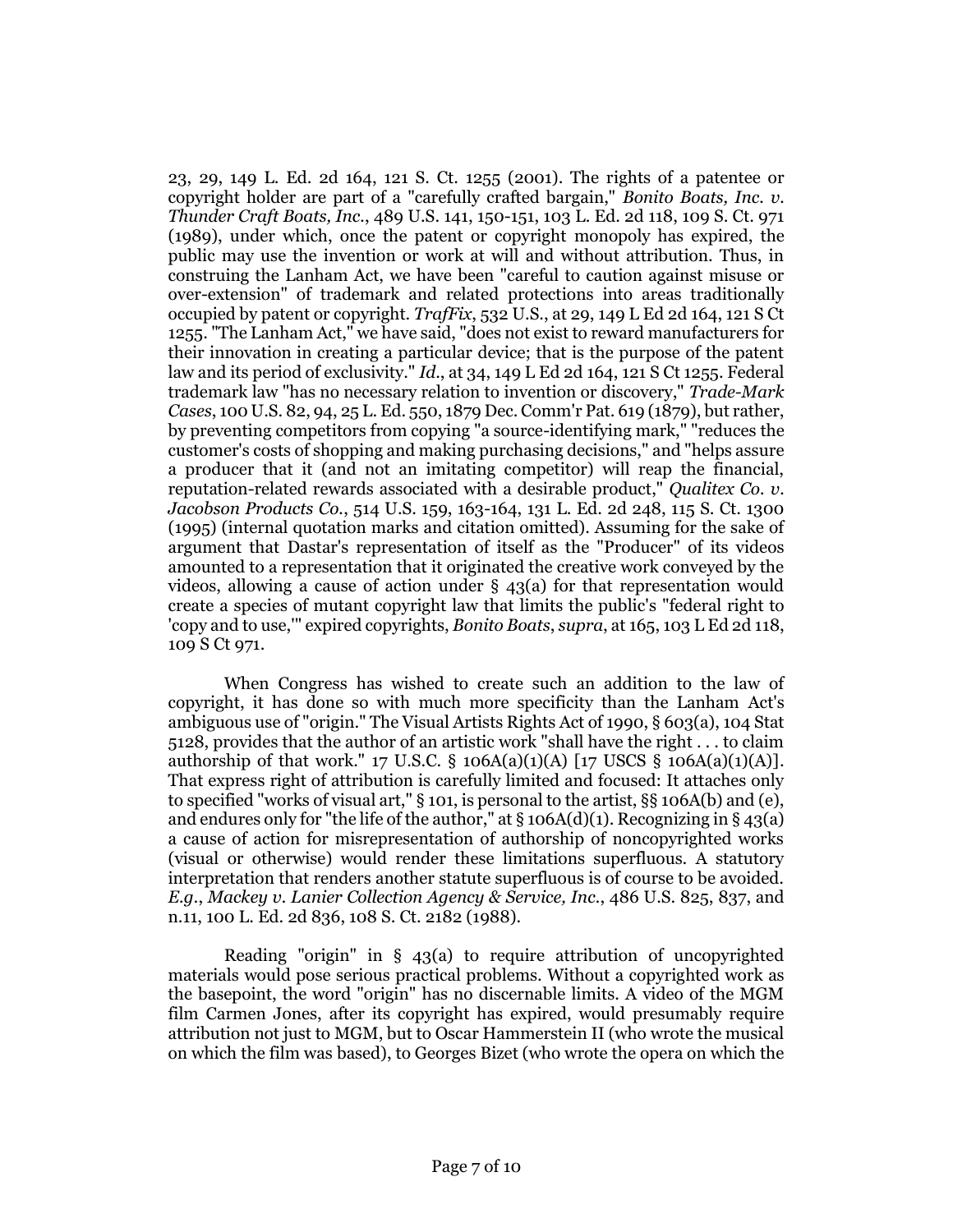musical was based), and to Prosper Merimee (who wrote the novel on which the opera was based). In many cases, figuring out who is in the line of "origin" would be no simple task. Indeed, in the present case it is far from clear that respondents have that status. Neither SFM nor New Line had anything to do with the production of the Crusade television series--they merely were licensed to distribute the video version. While Fox might have a claim to being in the line of origin, its involvement with the creation of the television series was limited at best. Time, Inc., was the principal if not the exclusive creator, albeit under arrangement with Fox. And of course it was neither Fox nor Time, Inc., that shot the film used in the Crusade television series. Rather, that footage came from the United States Army, Navy, and Coast Guard, the British Ministry of Information and War Office, the National Film Board of Canada, and unidentified "Newsreel Pool Cameramen." If anyone has a claim to being the *original* creator of the material used in both the Crusade television series and the Campaigns videotapes, it would be those groups, rather than Fox. We do not think the Lanham Act requires this search for the source of the Nile and all its tributaries.

Another practical difficulty of adopting a special definition of "origin" for communicative products is that it places the manufacturers of those products in a difficult position. On the one hand, they would face Lanham Act liability for *failing* to credit the creator of a work on which their lawful copies are based; and on the other hand they could face Lanham Act liability for *crediting* the creator if that should be regarded as implying the creator's "sponsorship or approval" of the copy, 15 U.S.C. § 1125(a)(1)(A) [15 USCS § 1125(a)(1)(A)]. In this case, for example, if Dastar had simply "copied [the television series] as Crusade in Europe and sold it as Crusade in Europe," without changing the title or packaging (including the original credits to Fox), it is hard to have confidence in respondents' assurance that they "would not be here on a Lanham Act cause of action," Tr. of Oral Arg. 35.

Finally, reading § 43(a) of the Lanham Act as creating a cause of action for, in effect, plagiarism--the use of otherwise unprotected works and inventions without attribution--would be hard to reconcile with our previous decisions. For example, in *Wal-Mart Stores, Inc. v. Samara Brothers, Inc.*, 529 U.S. 205, 146 L. Ed. 2d 182, 120 S. Ct. 1339 (2000), we considered whether product-design trade dress can ever be inherently distinctive. Wal-Mart produced "knockoffs" of children's clothes designed and manufactured by Samara Brothers, containing only "minor modifications" of the original designs. *Id*., at 208, 146 L Ed 2d 182, 120 S Ct 1339. We concluded that the designs could not be protected under § 43(a) without a showing that they had acquired "secondary meaning," *id*., at 214, 146 L Ed 2d 182, 120 S Ct 1339, so that they "'identify the source of the product rather than the product itself,'" *id.*, at 211, 146 L Ed 2d 182, 120 S Ct 1339 (quoting *Inwood Laboratories, Inc. v. Ives Laboratories, Inc.*, 456 U.S. 844, 851, n. 11, 72 L. Ed. 2d 606, 102 S. Ct. 2182 (1982)). This carefully considered limitation would be entirely pointless if the "original" producer could turn around and pursue a reversepassing-off claim under exactly the same provision of the Lanham Act. Samara would merely have had to argue that it was the "origin" of the designs that Wal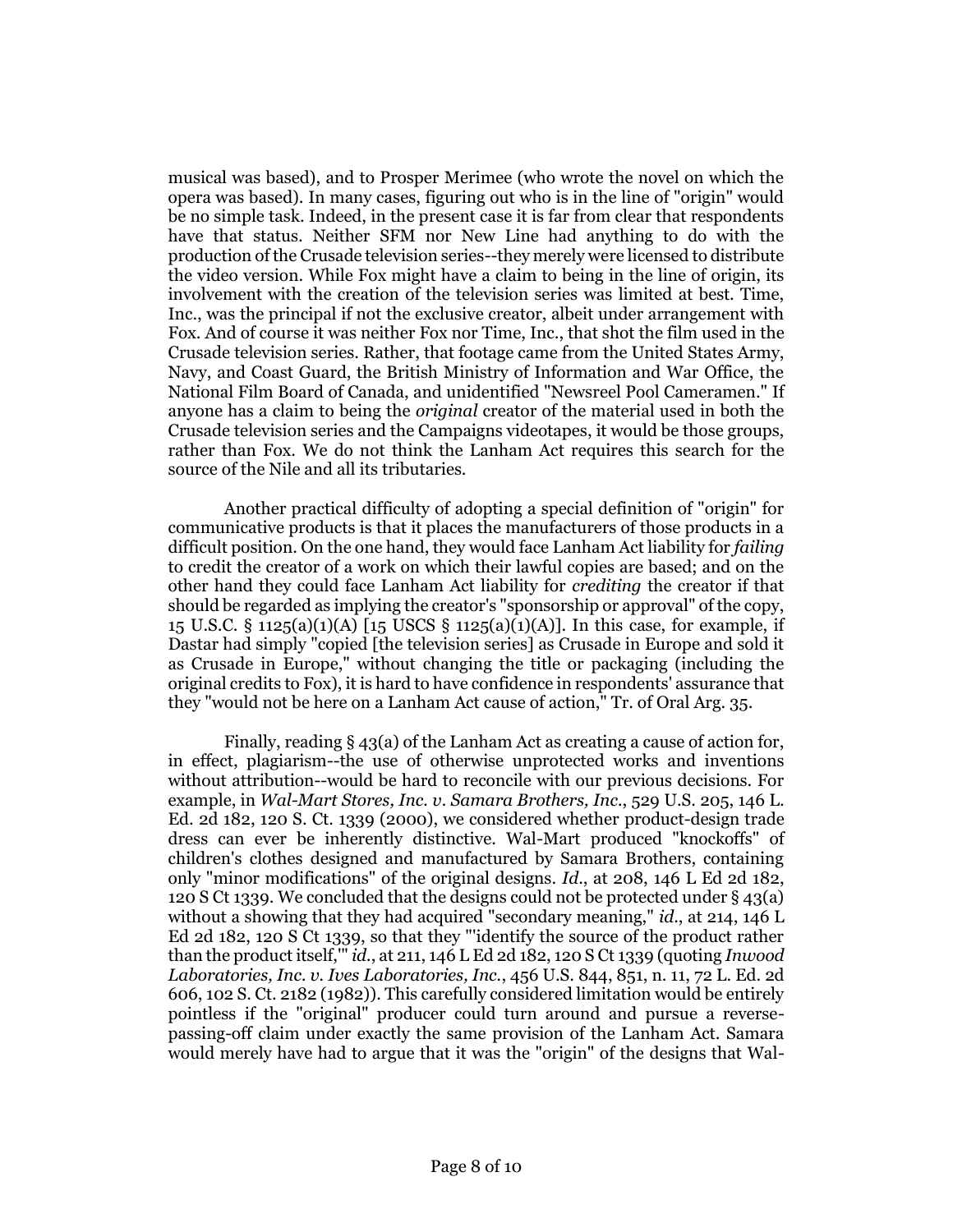Mart was selling as its own line. It was not, because "origin of goods" in the Lanham Act referred to the producer of the clothes, and not the producer of the (potentially) copyrightable or patentable designs that the clothes embodied.

Similarly under respondents' theory, the "origin of goods" provision of § 43(a) would have supported the suit that we rejected in *Bonito Boats*, 489 U.S. 141, 103 L. Ed. 2d 118, 109 S. Ct. 971, where the defendants had used molds to duplicate the plaintiff's unpatented boat hulls (apparently without crediting the plaintiff). And it would have supported the suit we rejected in *TrafFix*, 532 U.S. 23, 149 L. Ed. 2d 164, 121 S. Ct. 1255: The plaintiff, whose patents on flexible road signs had expired, and who could not prevail on a trade-dress claim under § 43(a) because the features of the signs were functional, would have had a reverse-passing-off claim for unattributed copying of his design.

In sum, reading the phrase "origin of goods" in the Lanham Act in accordance with the Act's common-law foundations (which were *not* designed to protect originality or creativity), and in light of the copyright and patent laws (which *were*), we conclude that the phrase refers to the producer of the tangible goods that are offered for sale, and not to the author of any idea, concept, or communication embodied in those goods. Cf. 17 USC § 202 [17 USCS § 202] (distinguishing between a copyrighted work and "any material object in which the work is embodied"). To hold otherwise would be akin to finding that § 43(a) created a species of perpetual patent and copyright, which Congress may not do. See *Eldred v. Ashcroft*, 537 U.S. 186, 208, 154 L. Ed. 2d 683, 123 S. Ct. 769 (2003).

The creative talent of the sort that lay behind the Campaigns videos is not left without protection. The original film footage used in the Crusade television series could have been copyrighted, see 17 U.S.C.  $\S$  102(a)(6) [17 USCS  $\S$  102(a)(6)], as was copyrighted (as a compilation) the Crusade television series, even though it included material from the public domain, see  $\S$  103(a). Had Fox renewed the copyright in the Crusade television series, it would have had an easy claim of copyright infringement. And respondents' contention that Campaigns infringes Doubleday's copyright in General Eisenhower's book is still a live question on remand. If, moreover, the producer of a video that substantially copied the Crusade series were, in advertising or promotion, to give purchasers the impression that the video was quite different from that series, then one or more of the respondents might have a cause of action--not for reverse passing off under the "confusion . . . as to the origin" provision of  $\S$  43(a)(1)(A), but for misrepresentation under the "misrepresents the nature, characteristics [or] qualities" provision of  $\S 43(a)(1)(B)$ . For merely saying it is the producer of the video, however, no Lanham Act liability attaches to Dastar.

\* \* \*

Because we conclude that Dastar was the "origin" of the products it sold as its own, respondents cannot prevail on their Lanham Act claim. We thus have no